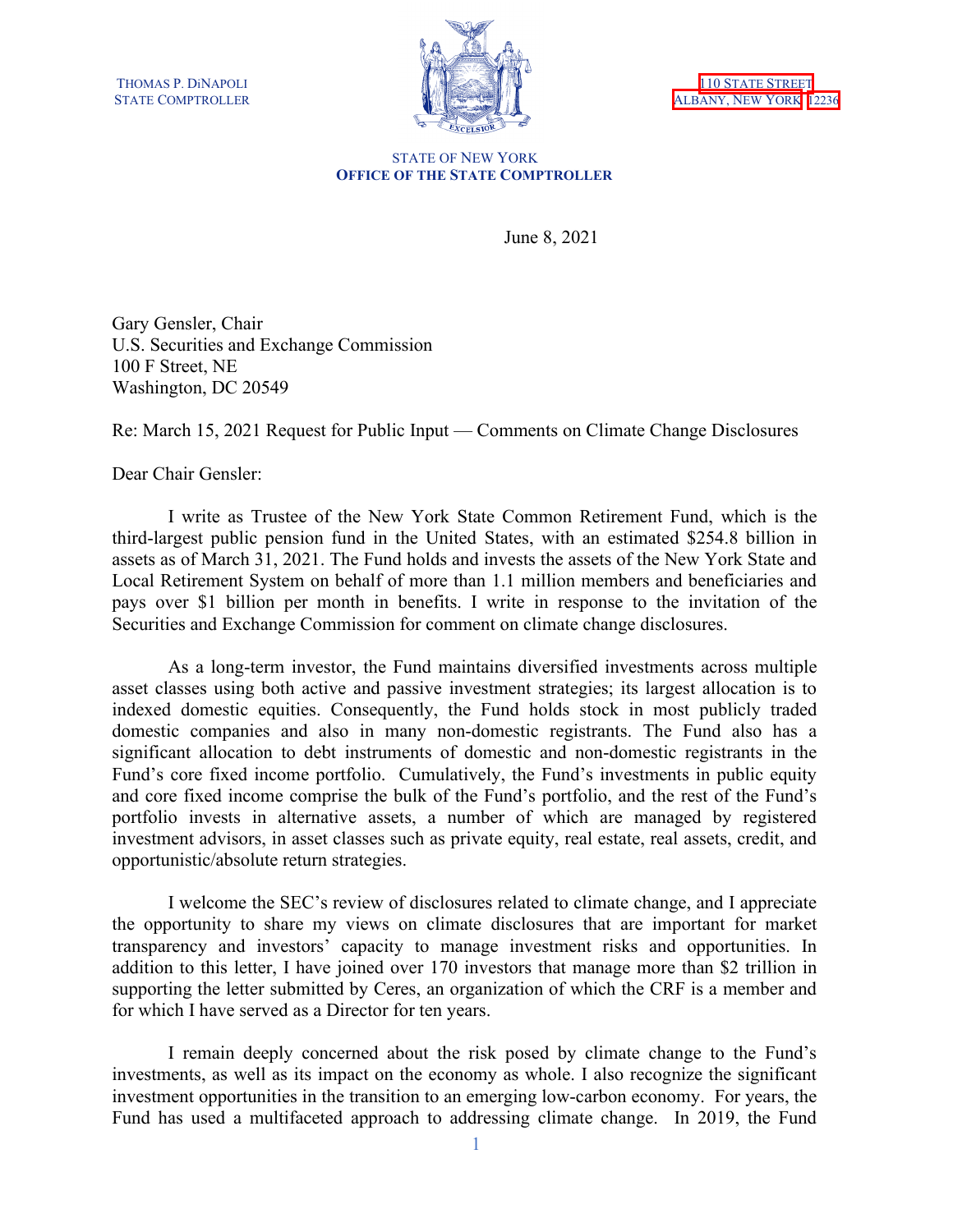released a Climate Action Plan, which delineates the Fund's strategies including climate assessments, climate solution investments, targeted divestments, active engagements, proxy voting, and public policy advocacy. More recently, the Fund announced its commitment to transitioning its portfolio to net-zero emissions by  $2040$ .<sup>[1](#page-1-0)</sup>

As State Comptroller and Trustee of the Fund, I have communicated with the SEC frequently, as has my staff, to advocate for more robust disclosure concerning climate change. [2](#page-1-1) Robust climate disclosures, including consistent, comparable and reliable information, across the marketplace will greatly improve the Fund's ability to assess its exposure to risks and opportunities as we navigate the path to a net zero future. Existing disclosures fall short of providing the full picture needed to inform investment and proxy voting analyses of these issues, since information is provided to investors in a fragmented and unaudited manner. I firmly believe that climate disclosures should be integrated into currently required and audited reporting, such as registrants'10-K, 20-F, or 10-Q filings.

I have provided more specific responses to the questions set forth below.

**1. How can the Commission best regulate, monitor, review, and guide climate change disclosures in order to provide more consistent, comparable, and reliable information for investors while also providing greater clarity to registrants as to what is expected of them? Where and how should such disclosures be provided? Should any such disclosures be included in annual reports, other periodic filings, or otherwise be furnished?**

I urge the Commission to require disclosures by registrants in line with the Task Force on Climate related Financial Disclosures (TCFD) recommendations. The Fund supports the TCFD recommendations because they provide a useful framework including key disclosure criteria —governance, strategy, risk management, and metrics and targets — for investment analyses and decision-making and have been widely adopted. The TCFD recommendations are supported by over 1,900 organizations from 78 countries, and 42% of companies with a market capitalization greater than \$10 billion disclosed at least some information in line with the TCFD recommendations in 2019.<sup>[3](#page-1-2)</sup>

I believe that the SEC should take two different approaches to disclosure standards one for transition risks and opportunities and another for physical risks and opportunities. As to transition risks, I ask the Commission to require disclosure of industry-specific metrics to measure how registrants address transition risks and opportunities. I believe that industryspecific metrics are critical for the Fund to conduct investment analyses because each industry will have a different decarbonization pathway. Each industry faces a different magnitude and timing of transition risks affected by key factors such as industry-specific regulations,

<span id="page-1-0"></span><sup>1</sup> https://www.osc.state.ny.us/press/releases/2020/12/new-york-state-pension-fund-sets-2040-net-zero-carbon-emissions-target <sup>2</sup> 2016 Regulation S-K https://www.sec.gov/comments/s7-06-16/s70616-214.pdf

<span id="page-1-1"></span><sup>2016</sup> Regulation S-K https://www.sec.gov/comments/s7-06-16/s70616-205.pdf

<sup>2015</sup> Corporate Disclosure on material risk in the fossil fuel industry https://www.osc.state.ny.us/files/press/pdf/sec-corporate-disclosure-

letter.pdf

<sup>2009</sup> Petition on Climate Risk Disclosure https://www.sec.gov/rules/petitions/2009/petn4-547-supp.pdf

<span id="page-1-2"></span><sup>3</sup> https://www.fsb.org/2020/10/2020-status-report-task-force-on-climate-related-financial-disclosures/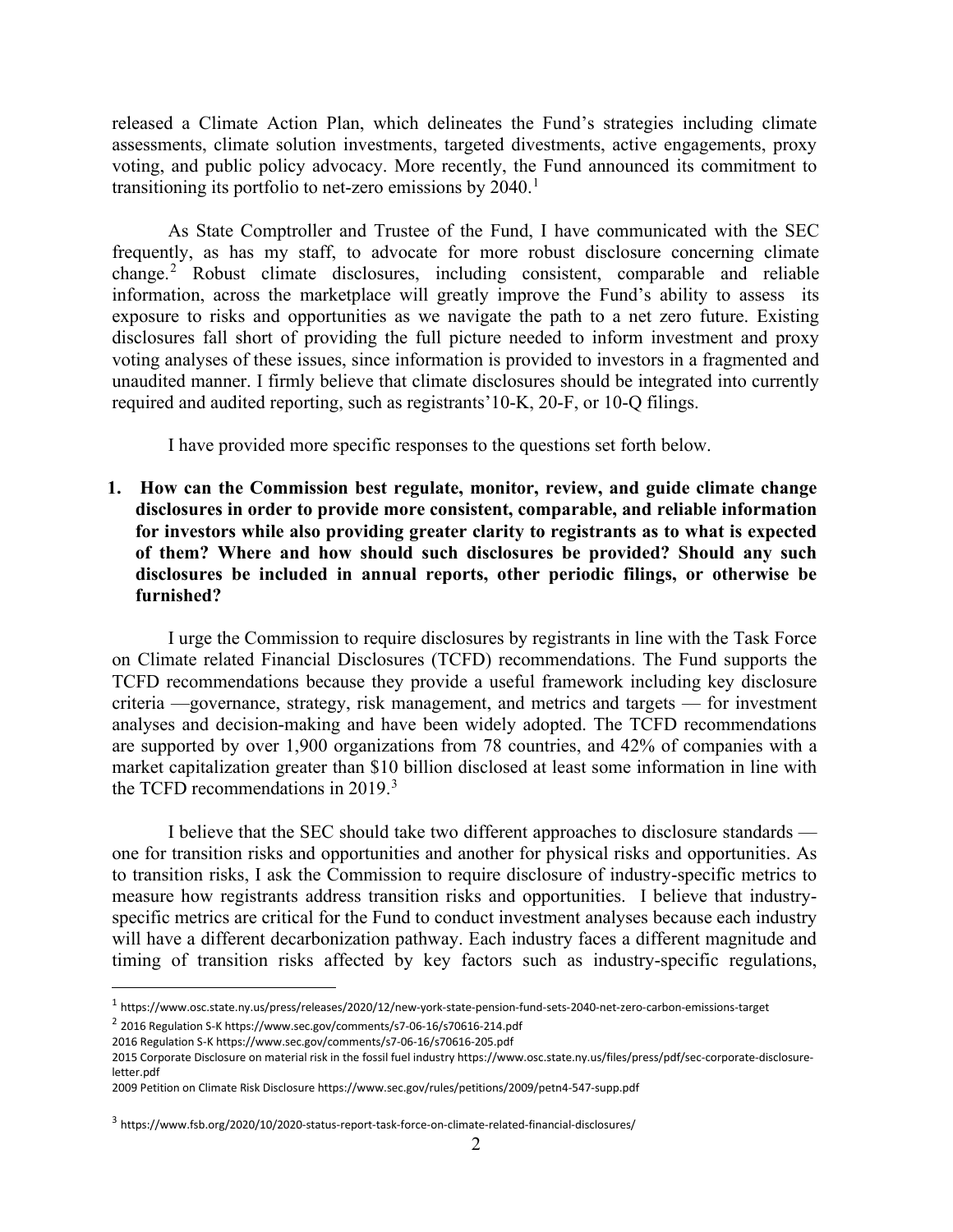technological advancement, and changing demand. In developing industry-specific metrics and disclosure standards, the Commission should refer to existing climate disclosure standards and climate risk evaluation frameworks such as Carbon Disclosure Project (CDP), the Sustainable Accounting Standards Board (SASB) and the Climate Action 100+ Net-Zero benchmarking.

Physical risks need to be understood in the context of geographically defined areas. Measuring physical risks is challenging because existing climate models and data have limited ability to precisely locate physical impacts of climate change. It is, however, important for companies to disclose what is known based on the developing field of attribution science and recent experience with strong storms, wildfires, floods and droughts. Registrants currently provide only generalized disclosure of the physical location of companies' significant assets and only with respect to certain assets. General geographical information about the locations of assets, such as country or continent, is insufficient for investors to evaluate their risk exposure to specific physical hazards because there are significant differences in physical risks within such broad geographies. To address this deficiency, the Fund developed an engagement program in partnership with Impax Asset Management to request physical location disclosure of major assets, defined as assets whose loss or impairment would be considered material. Impax petitioned the SEC last year to require such reporting, and I submitted a supporting statement for the petition.<sup>[4](#page-2-0)</sup> I urge SEC to consider requiring registrants to disclose location data of their major assets and how they manage physical risks.

Climate disclosures should be required in regular filings such as registrants'10-Ks and 20-Fs, so that climate disclosures are not fragmented. The Commission should establish a regular process to examine whether registrants' filings provide robust climate risk information based on the SEC's disclosure standards and guidance. I urge the Commission to provide formal comments to the registrant and make those publicly available. Moreover, that review or examination process should be risk-based, principally relying on the TCFD sectors identified as the sectors that are likely to be affected most by climate change and the transition.

**2. What information related to climate risks can be quantified and measured? How are markets currently using quantified information? Are there specific metrics on which all registrants should report (such as, for example, scopes 1, 2, and 3 greenhouse gas emissions, and greenhouse gas reduction goals)? What quantified and measured information or metrics should be disclosed because it may be material to an investment or voting decision? Should disclosures be tiered or scaled based on the size and/or type of registrant)? If so, how? Should disclosures be phased in over time? If so, how? How are markets evaluating and pricing externalities of contributions to climate change? Do climate change related impacts affect the cost of capital, and if so, how and in what ways? How have registrants or investors analyzed risks and costs associated with climate change? What are registrants doing internally to evaluate or project climate scenarios, and what information from or about such** 

<span id="page-2-0"></span><sup>4</sup> https://www.sec.gov/rules/petitions/2020/petn4-763.pdf https://www.sec.gov/comments/4-763/4763-7741254-223137.pdf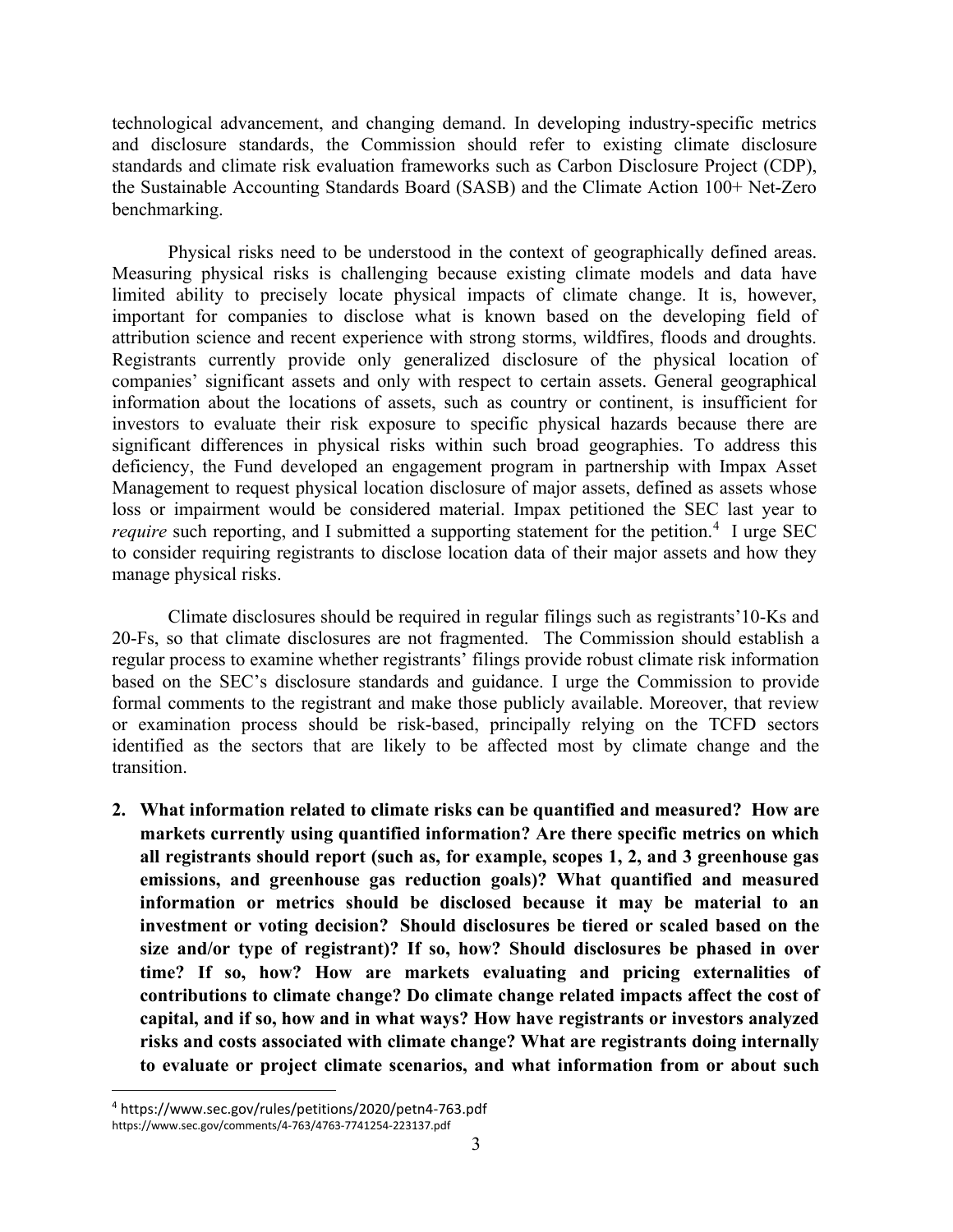# **internal evaluations should be disclosed to investors to inform investment and voting decisions? How does the absence or presence of robust carbon markets impact firms' analysis of the risks and costs associated with climate change?**

I urge the Commission to require registrants to disclose GHG emissions data including scope 1, 2, and 3 in each sector because comprehensive emissions data is essential to evaluating individual companies' climate risks and decarbonization opportunities across their entire value chain. For certain industries such as the oil and gas industry, scope 3 is likely to represent over 80% of entire emissions.

Emissions data is used in some of the Fund's investment and proxy voting decisions. An example is the Fund's \$4 billion low emissions equities index, which excludes or reduces holdings in the worst carbon emitters in the Russell 1000. This equity strategy has a reduced carbon footprint relative to the benchmark of an estimated 70 percent. Since there is not complete coverage of corporate emissions data for the Russell 1000, the Fund relies on estimated emissions provided by third-party data providers. The Fund also uses emissions data in fundamental credit analyses of certain issuers, where such analysis is a factor in security selection for the Fund's fixed income portfolio.

I recommend that the Commission require registrants to report both absolute emissions and intensity of emissions annually. While emissions intensity can provide useful information of organization's efficiency performance relative to its peers, we must achieve net zero emissions on an absolute basis globally by 2050 or sooner to meet the Paris agreement goals. We thus need to understand individual companies' pace and scale of decarbonization on an absolute basis as well.

In addition, I suggest that the registrants disclose the following quantitative information:

- Capital expenditures toward transition strategies in line with the Paris agreement's goals. The CRF evaluates capital expenditure trends as a metric of a company's strategic resource allocation in its assessment of transition readiness. There is a significant climate risk posed by capital expenditures spent on exploring and developing new high-risk businesses and resources, such as thermal coal reserves, because they may not yield expected returns.
- Company-wide, time bound, greenhouse gas reduction targets in line with the Paris goals including scope 1, 2 and 3. The CRF believes that a company's time-bound and quantitative targets to reduce GHG are valuable metrics in the evaluation of the company's pace and scale of transition.
- Revenue from low-carbon, climate solution businesses, if relevant. A company's low carbon/green business revenue trends are examined to determine if the company is actively executing on low-carbon opportunities.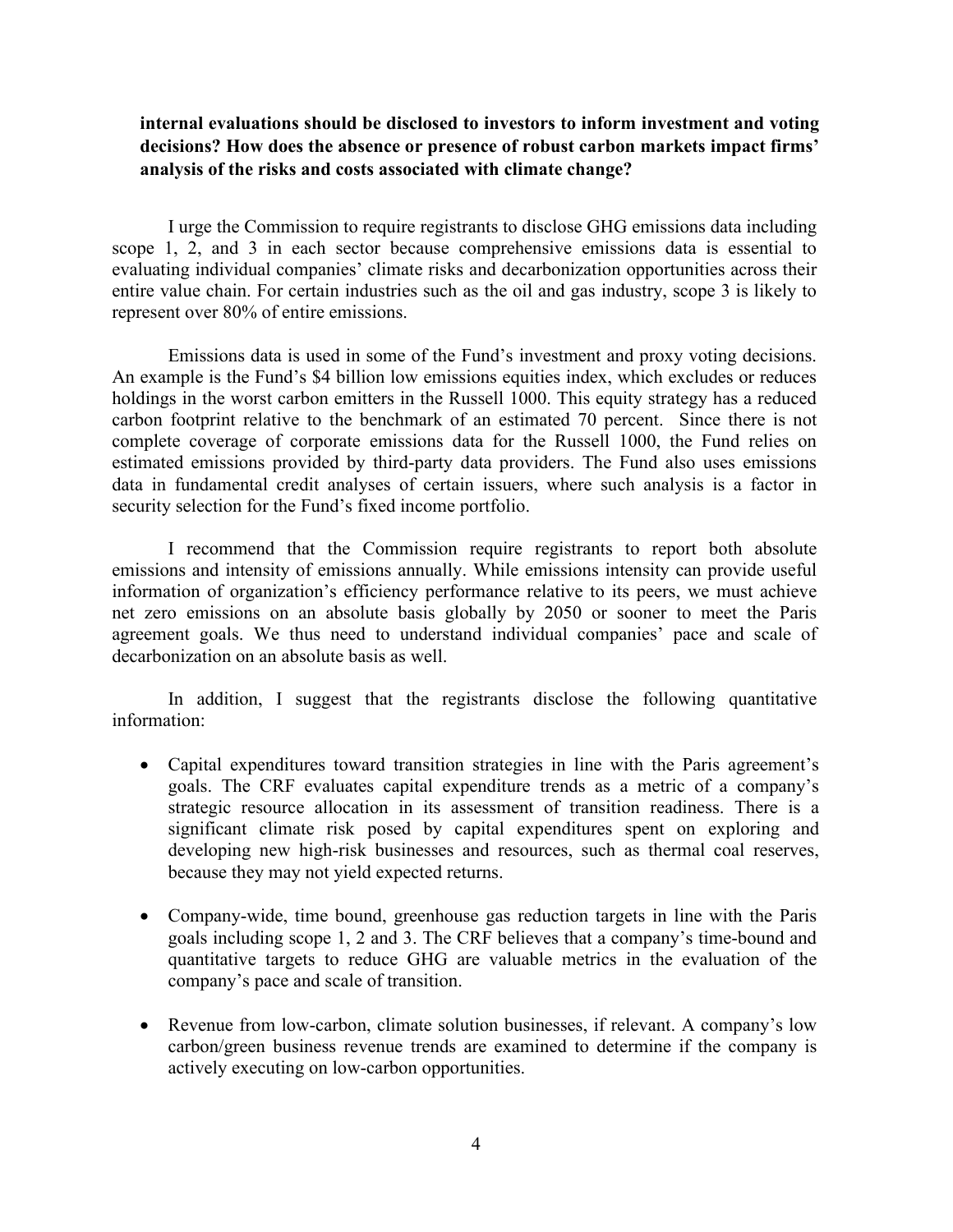- Impairment of commodity price assumptions for the oil and gas industry. Companies' internal price assumptions are proxies for their expectations of the future commodity demand. Lower price assumptions indicate a more conservative commodity outlook.
- We expect that carbon offsets will be widely used by corporations that pledged to align themselves with net-zero and/or the Paris goals. We recommend the Commission require disclosure of both quantitative and qualitative information related to carbon offsets, such as the amount of carbon offsets used to reach the carbon target and processes of ensuring the carbon offsets are credible.
- Internal GHG emissions pricing is a company's own estimated cost of GHG emissions. Internal carbon pricing can be used as a planning tool to help identify opportunities and risks, as an incentive to drive GHG reduction and energy efficiencies to reduce costs, and to guide capital investment decisions.

We utilize this type of information for the Fund's transition assessment and minimum standards frameworks to evaluate individual companies' long-term transition risks and opportunities, or "transition readiness" in the high impact sectors identified by the TCFD. We also highlight the importance of qualitative information such as transition strategies and governance structure for climate risk oversight. Such disclosures enable us to conduct a holistic analysis on individual companies and to inform the Fund's prioritized engagements, proxy voting, and investment analyses.<sup>[5](#page-4-0)</sup>

The Fund believes that most climate-related risks, as well as opportunities, are not currently adequately valued by the financial markets due to lack of consistent and decisionuseful climate reporting. However, we have observed that companies are already suffering material losses as a result of climate change, and in some cases, this is affecting the costs of capital including:

- S&P Global reported in 2017 that it had found 717 cases where environmental and climate-related risks were relevant to the credit rating, and in 106 cases "resulted in a change of rating, outlook, or a CreditWatch action."[6](#page-4-1)
- "Insurance industry losses from natural catastrophes and man-made disasters globally amounted to \$83 billion in 2020, according to Swiss Re Institute's preliminary sigma estimates. This makes it the fifth-costliest year for the industry since 1970. Losses

<span id="page-4-0"></span><sup>5</sup> [https://www.osc.state.ny.us/files/common-retirement-fund/corporate-governance/pdf/proxy-voting-guidelines-](https://www.osc.state.ny.us/files/common-retirement-fund/corporate-governance/pdf/proxy-voting-guidelines-2020.pdf)[2020.pdf](https://www.osc.state.ny.us/files/common-retirement-fund/corporate-governance/pdf/proxy-voting-guidelines-2020.pdf) 

The climate metrics described above are used for the Fund's analyses on director votes. <https://www.osc.state.ny.us/files/reports/special-topics/pdf/progress-report-climate-action.pdf>

<span id="page-4-1"></span><sup>6</sup> [https://www.spratings.com/documents/20184/1634005/How+Environmental+And+Climate+Risks+And+Opportu](https://www.spratings.com/documents/20184/1634005/How+Environmental+And+Climate+Risks+And+Opportunities+Factor+Into+Global+Corporate+Ratings+-+An+Update/5119c3fa-7901-4da2-bc90-9ad6e1836801) [nities+Factor+Into+Global+Corporate+Ratings+-+An+Update/5119c3fa-7901-4da2-bc90-9ad6e1836801](https://www.spratings.com/documents/20184/1634005/How+Environmental+And+Climate+Risks+And+Opportunities+Factor+Into+Global+Corporate+Ratings+-+An+Update/5119c3fa-7901-4da2-bc90-9ad6e1836801)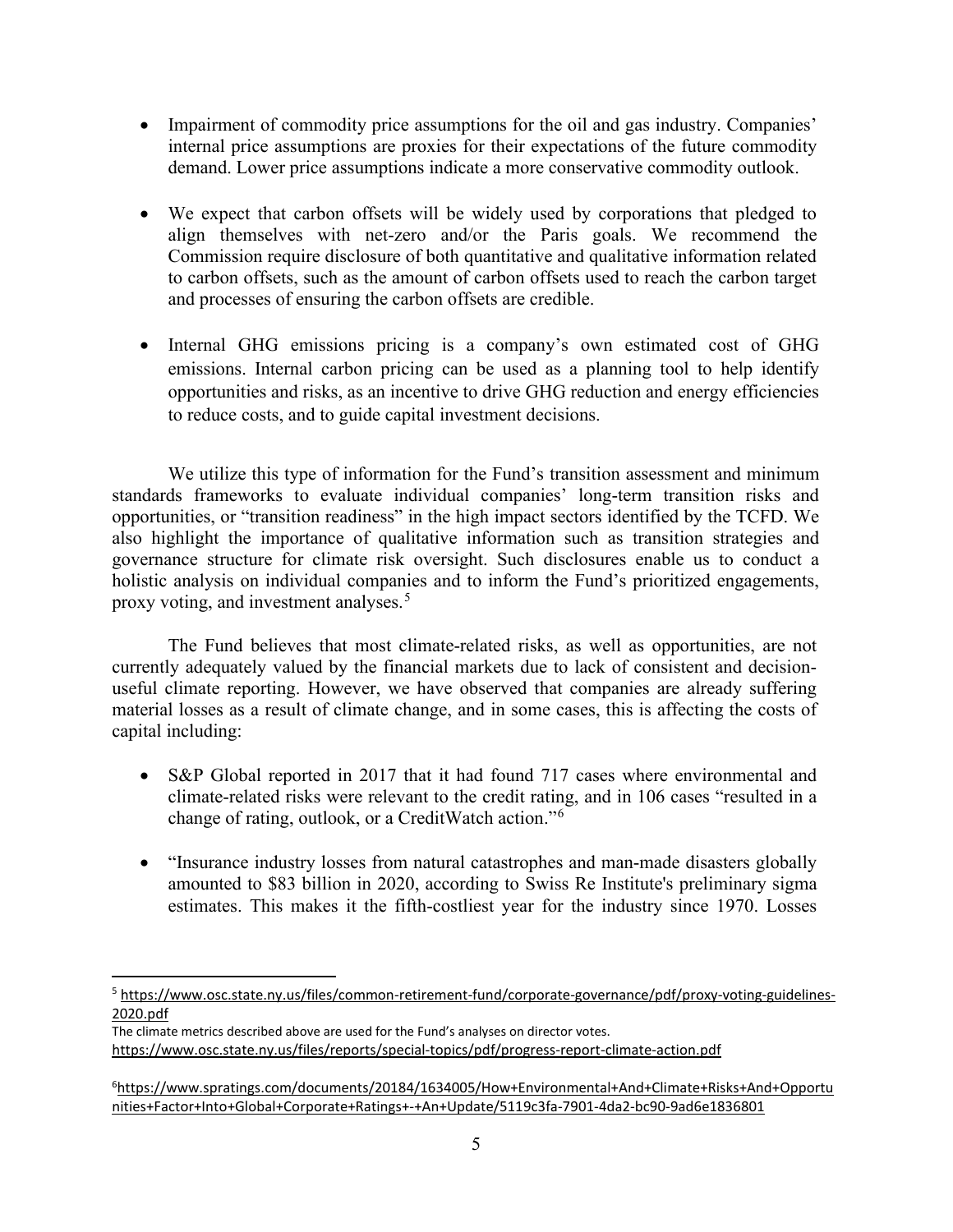were driven by a record number of severe convective storms (thunderstorms with tornadoes, floods and hail) and wildfires in the US."<sup>[7](#page-5-0)</sup>

• According to a Moody's report, a winter storm that brought unusually frigid temperatures to the south-central US in February 2021 disrupted natural gas supplies and power plant operations. This extreme weather event, which led to a spike in gas and purchased power costs, resulted in credit negative events for regulated electric and gas utilities in Texas, Oklahoma, Kansas, and neighboring states.<sup>[8](#page-5-1)</sup>

We are thus concerned about potential loss from market disruptions and misallocation of capital due to mispriced risks and opportunities resulting from lack of robust climate disclosures. Proper climate disclosures are beneficial to better assess risks and opportunities and to protect our assets.

#### **Climate Scenario Analysis**

Through the Fund's active engagement program, we have advocated for corporate disclosures of scenario analysis including stress testing portfolios against Paris-compliant scenarios. Scenario analysis produces a set of probable outcomes in different time horizons that can capture the complexity and long-term uncertainty of climate change impacts due to interconnected factors such as public policy and technological development. The disclosure of Paris-compliant scenario planning results will merit close scrutiny by investors.

Although we recognize some companies' efforts related to voluntary climate scenario analyses, these reports do not always allow investors to easily assess the company's performance over time and compare it to its peers because there is a lack of standardization on key assumptions and scenarios used in these analyses. These reports often do not provide information of how climate impacts are related to the companies' financial performance, and often use best-case scenarios for the companies' existing business models by underestimating impacts of the low-carbon transition. Also, this information is not externally verified or audited. Thus, I recommend the Commission consider providing guidance on the following areas:

- specific climate scenarios to be used including requirement of a net-zero emissions scenario;
- specific key assumptions to be used in each scenario such as regulations, technological advancement, and demand outlook;
- impacts of climate change and the transition on financial results and position;
- audit committees' oversight on robust climate disclosures in registrants' financial reporting; and
- external auditor's role in evaluating a company's sensitivity analyses specifically to probe, test and challenge management's assertions and assumptions in climate scenario analyses.

<span id="page-5-0"></span><sup>7</sup> https://www.swissre.com/media/news-releases/nr-20201215-sigma-full-year-2020-preliminary-natcat-loss-estimates.html

<span id="page-5-1"></span><sup>8</sup> Moody's sector comment, March 2021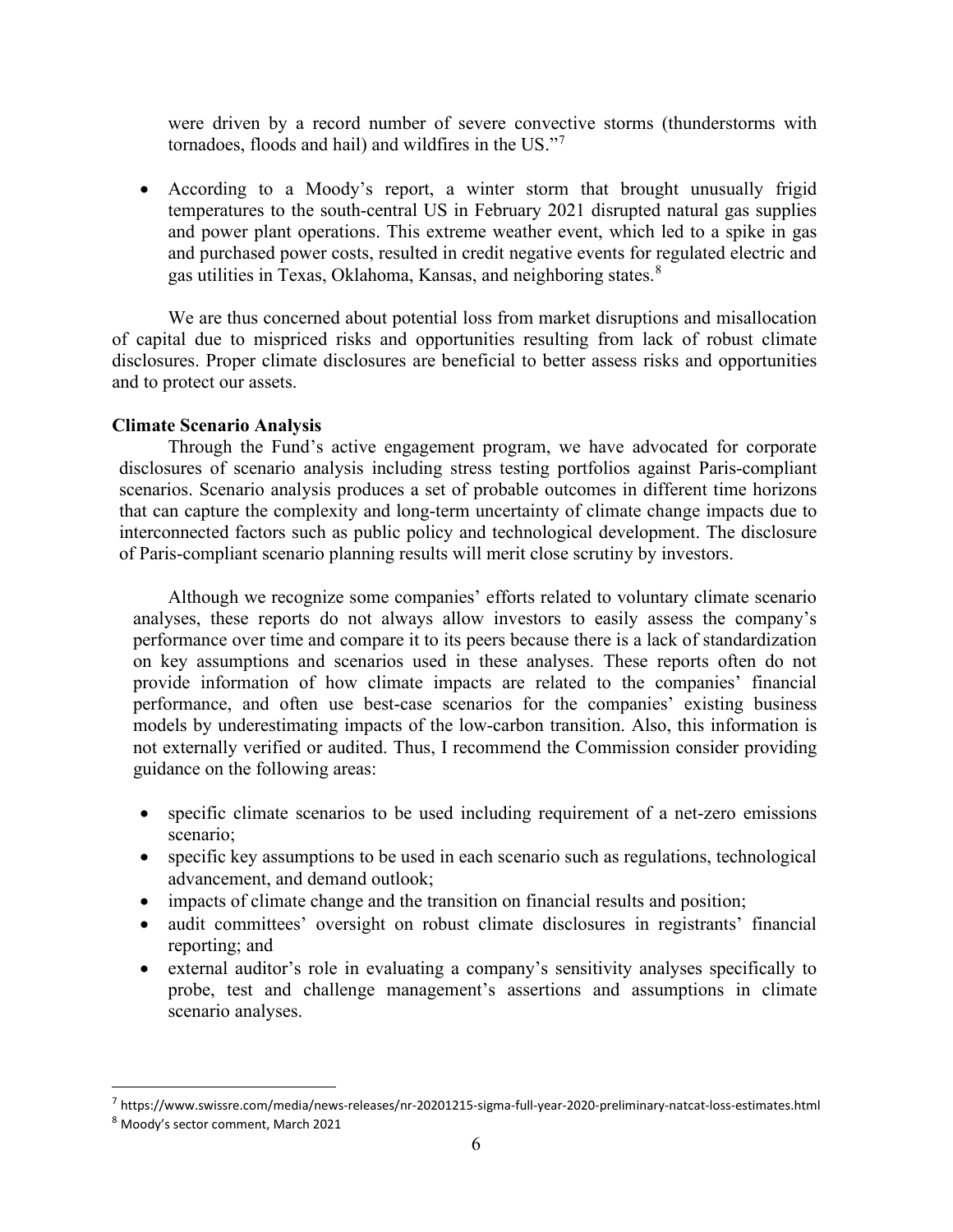**3. What are the advantages and disadvantages of permitting investors, registrants, and other industry participants to develop disclosure standards mutually agreed by them? Should those standards satisfy minimum disclosure requirements established by the Commission? How should such a system work? What minimum disclosure requirements should the Commission establish if it were to allow industry-led disclosure standards? What level of granularity should be used to define industries (e.g., two-digit SIC, four-digit SIC, etc.)?**

There are a number of voluntary reporting standards existing in the market today. Although we have seen some useful metrics used in the existing standards, my view is that voluntary standards will never be sufficient to provide consistent, comparable, and reliable information. I thus urge the Commission to establish mandatory disclosure standards in line with the TCFD recommendations. Industry-specific metrics should also be developed for transition risks and opportunities because each industry faces a different magnitude and timing of transition risks affected by key climate factors as described in my previous responses to question #1.

### **4. What are the advantages and disadvantages of establishing different climate change reporting standards for different industries, such as the financial sector, oil and gas, transportation, etc.? How should any such industry-focused standards be developed and implemented?**

As described in my previous responses to question #1, I recommend the Commission identify industry-specific metrics for transition risks and opportunities, and physical risk related disclosures should be developed to cover all sectors. GHG data including scope 1, 2, 3 is needed for all companies because this information is needed across-the-board to determine risks across the entire value chain.

**5. What are the advantages and disadvantages of rules that incorporate or draw on existing frameworks, such as, for example, those developed by the Task Force on Climate-Related Financial Disclosures (TCFD), the Sustainability Accounting Standards Board (SASB), and the Climate Disclosure Standards Board (CDSB)[?\[7\]](https://www.sec.gov/news/public-statement/lee-climate-change-disclosures#_ftn7) Are there any specific frameworks that the Commission should consider? If so, which frameworks and why?**

I urge the Commission to require registrants to adopt the TCFD recommendations and additionally to develop industry-specific metrics for transition risks. These industry-specific metrics should be informed by existing frameworks such as CDP (Carbon Disclosure Project), the Sustainability Accounting Standards Board (SASB), the Global Reporting Initiative, and should also incorporate inputs from investors. I also recommend that the Commission consider including metrics used by the Climate Action 100+ Net Zero benchmarking assessment, Transition Pathway Initiative, and Carbon Tracker Initiative because these metrics are industry-specific, comprehensive, and decision-useful. While I acknowledge that the existing standards such as SASB help enhance disclosures in certain areas, we are particularly concerned that climate metrics are missing in key sectors and industries such as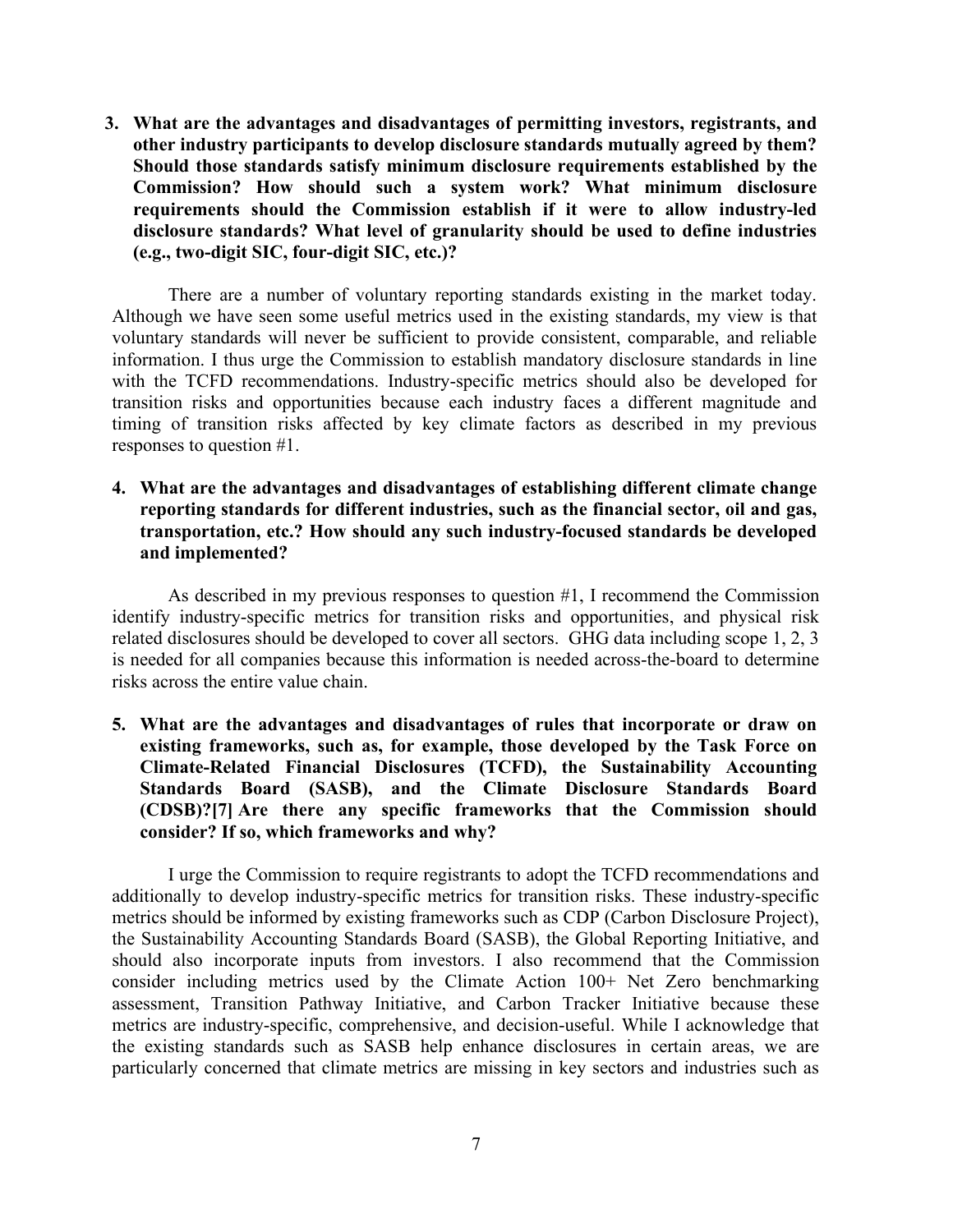the financial sector and the automobile industry in SASB's existing standards.<sup>[9](#page-7-0)</sup> We thus recommend the Commission consider taking a holistic approach to identifying metrics beyond the existing standards.

**6. How should any disclosure requirements be updated, improved, augmented, or otherwise changed over time? Should the Commission itself carry out these tasks, or should it adopt or identify criteria for identifying other organization(s) to do so? If the latter, what organization(s) should be responsible for doing so, and what role should the Commission play in governance or funding? Should the Commission designate a climate or ESG disclosure standard setter? If so, what should the characteristics of such a standard setter be? Is there an existing climate disclosure standard setter that the Commission should consider?**

The Commission should regularly update and refine its climate reporting standards through its consultation processes with investors. The Commission itself should be responsible for all these tasks. The Commission should make independent decisions as a regulator, and it would be optimal for the Division of Corporate Finance to hire staff that has expertise in climate disclosure for standard setting.

**7. What is the best approach for requiring climate-related disclosures? For example, should any such disclosures be incorporated into existing rules such as Regulation S-K or Regulation S-X, or should a new regulation devoted entirely to climate risks, opportunities, and impacts be promulgated? Should any such disclosures be filed with or furnished to the Commission?** 

I believe that climate disclosure standards should be integrated into the existing reporting framework because I am concerned about fragmentation in reporting. However, as previously communicated with the SEC, we believe that disclosures by companies fall short of reporting guidance discussed in the SEC's 2010 "Commission Guidance Regarding Disclosure Relating to Climate Change the SEC's 2010 guidance", which referenced the Regulation S-K.[10](#page-7-1) We believe that Regulation S-K takes a principles-based approach, which leaves disclosures to corporate managers to decide whether and how to present that information, and will never be sufficient for investors to obtain reliable information and judge the quality of registrants' performance. I thus recommend that the Commission use a prescriptive rules-based approach by issuing detailed rules that require registrants to provide climate disclosures in accordance with the TCFD recommendations in existing filings such as 10-Ks and 20-Fs. This approach will provide registrants with the clarity that the Commission is concerned about.

**8. How, if at all, should registrants disclose their internal governance and oversight of climate-related issues? For example, what are the advantages and disadvantages of requiring disclosure concerning the connection between executive or employee compensation and climate change risks and impacts?**

<span id="page-7-0"></span><sup>9</sup> https://materiality.sasb.org/

<span id="page-7-1"></span><sup>10</sup> https://www.osc.state.ny.us/files/press/pdf/sec-corporate-disclosure-letter.pdf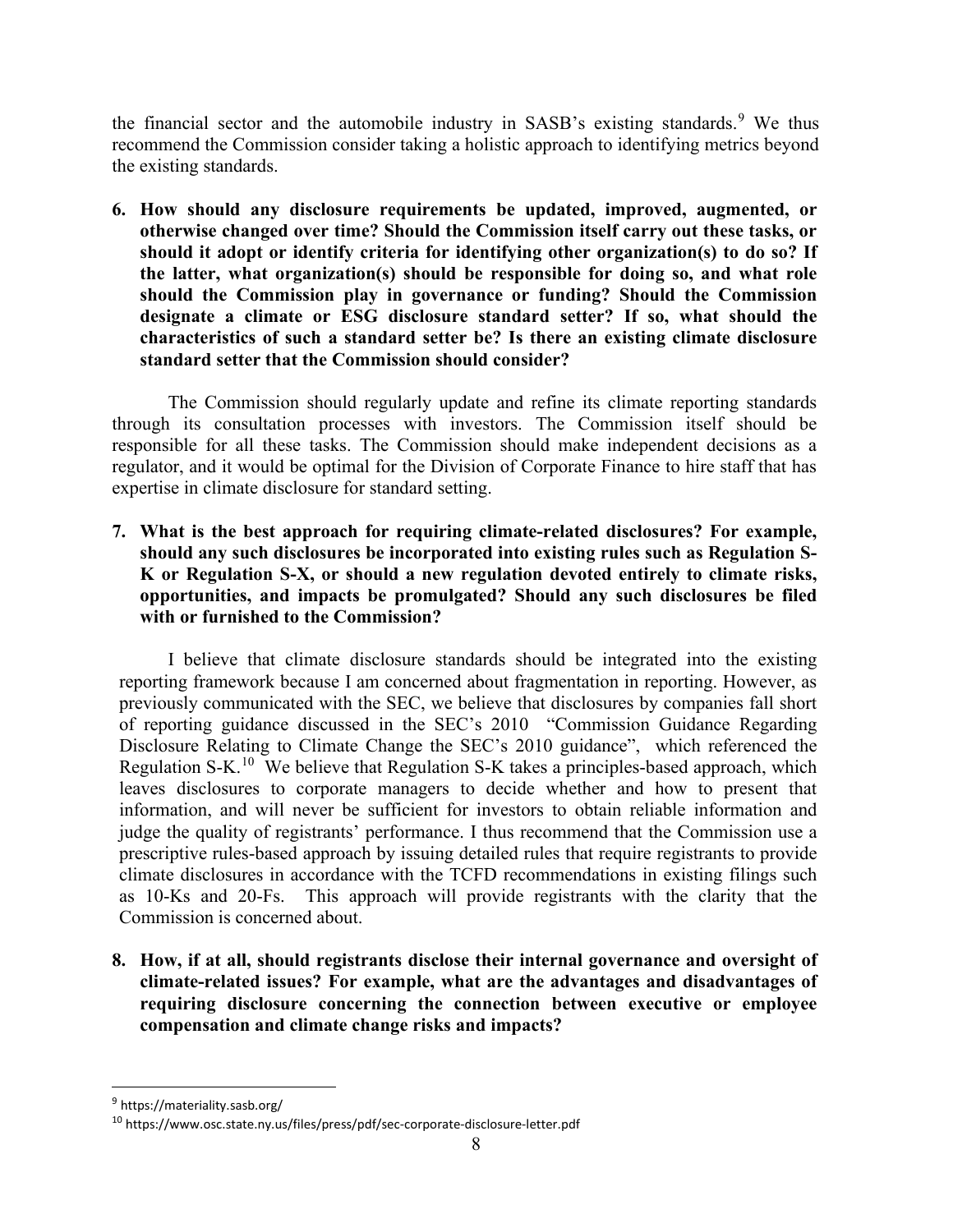This governance information is one of the key criteria recommended for disclosure by TCFD and is incorporated into the Fund's proxy analyses. Registrants should disclose the connection between executive compensation and climate performance, such as transition related targets and progress against the targets, in filings such as 10-Ks and proxy statements. I view executive compensation as a key component of company accountability generally, and that a critical and visible aspect of a board's governance, and executive compensation should be transparent and tied to sustainable performance. I also recommend that the Commission require registrants to report governance structure for climate risk oversight including board oversight, board engagement, and directors' skills and expertise to manage climate risks.

**9. What are the advantages and disadvantages of developing a single set of global standards applicable to companies around the world, including registrants under the Commission's rules, versus multiple standard setters and standards? If there were to be a single standard setter and set of standards, which one should it be? What are the advantages and disadvantages of establishing a minimum global set of standards as a baseline that individual jurisdictions could build on versus a comprehensive set of standards? If there are multiple standard setters, how can standards be aligned to enhance comparability and reliability? What should be the interaction between any global standard and Commission requirements? If the Commission were to endorse or incorporate a global standard, what are the advantages and disadvantages of having mandatory compliance?**

I recommend that the Commission collaborate with other regulatory bodies to establish global standards, and that the global standards should be in line with the TCFD recommendations. The TCFD recommendations, however, provide a high-level framework and do not recommend specific metrics, and thus I urge the Commission to identify industryspecific metrics for transition risks and opportunities.

**10. How should disclosures under any such standards be enforced or assessed? For example, what are the advantages and disadvantages of making disclosures subject to audit or another form of assurance? If there is an audit or assurance process or requirement, what organization(s) should perform such tasks? What relationship should the Commission or other existing bodies have to such tasks? What assurance framework should the Commission consider requiring or permitting?**

Climate disclosures should be externally verified and audited, and material information should be incorporated into financial statements. I recommend that the Commission provide guidance on:

- an audit committee's oversight of robust climate disclosures in financial reporting; and
- an external auditor's role in evaluating a company's sensitivity analyses by probing, testing, and challenging management's assertions on their statements related to climate change.

As to enforcement, the Commission should establish an internal team in the Enforcement and Examination Divisions with staff with expertise in climate risks and the energy transition across a variety of sectors/industries.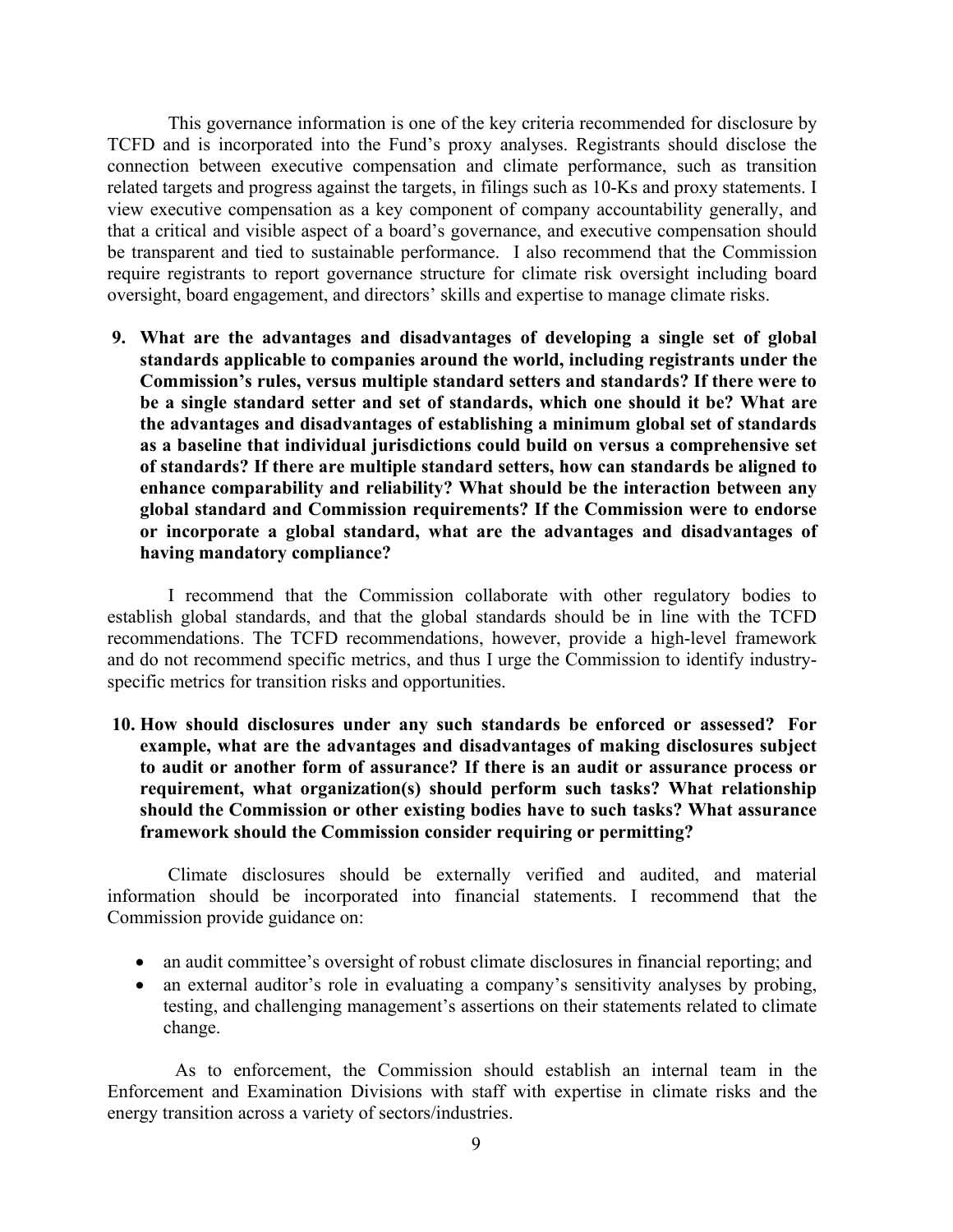It is important that auditors review climate disclosures and evaluate whether climate risks and opportunities, such as long-term commodity price assumptions used for impairment tests for the oil and gas industry, are incorporated into financial statements.

**11. Should the Commission consider other measures to ensure the reliability of climaterelated disclosures? Should the Commission, for example, consider whether management's annual report on internal control over financial reporting and related requirements should be updated to ensure sufficient analysis of controls around climate reporting? Should the Commission consider requiring a certification by the CEO, CFO, or other corporate officer relating to climate disclosures?**

Climate disclosures, such as impacts of climate change and the low-carbon transition on financial performance, should be reported in regular filings such as 10-Ks, 20-Fs, or 10-Qs. I recommend that the Commission require a certification on climate disclosures by the CEO and CFO, and that the audit committee have oversight of robust climate disclosures in the financial reporting.

**12. What are the advantages and disadvantages of a "comply or explain" framework for climate change that would permit registrants to either comply with, or if they do not comply, explain why they have not complied with the disclosure rules? How should this work? Should "comply or explain" apply to all climate change disclosures or just select ones, and why?**

I urge the Commission to establish mandatory disclosure standards in line with the TCFD recommendations. Voluntary standards will never be sufficient to provide consistent, comparable, reliable information for investors as demonstrated by the lack of reporting in response to the SEC's 2010 guidance.

**13. How should the Commission craft rules that elicit meaningful discussion of the registrant's views on its climate-related risks and opportunities? What are the advantages and disadvantages of requiring disclosed metrics to be accompanied with a sustainability disclosure and analysis section similar to the current Management's Discussion and Analysis of Financial Condition and Results of Operations?**

I suggest the SEC should craft rules to require a discussion of the following in the Management's Discussion and Analysis Section:

- Climate risks and opportunities;
- Climate risk management;
- Transition strategies to address risks and opportunities; and
- Climate scenario analysis including:
	- o key assumptions;
	- o specific scenarios;
	- o impacts of climate change and the transition on financial performance;
	- o management's assertions related to climate change and the low-carbon transition; and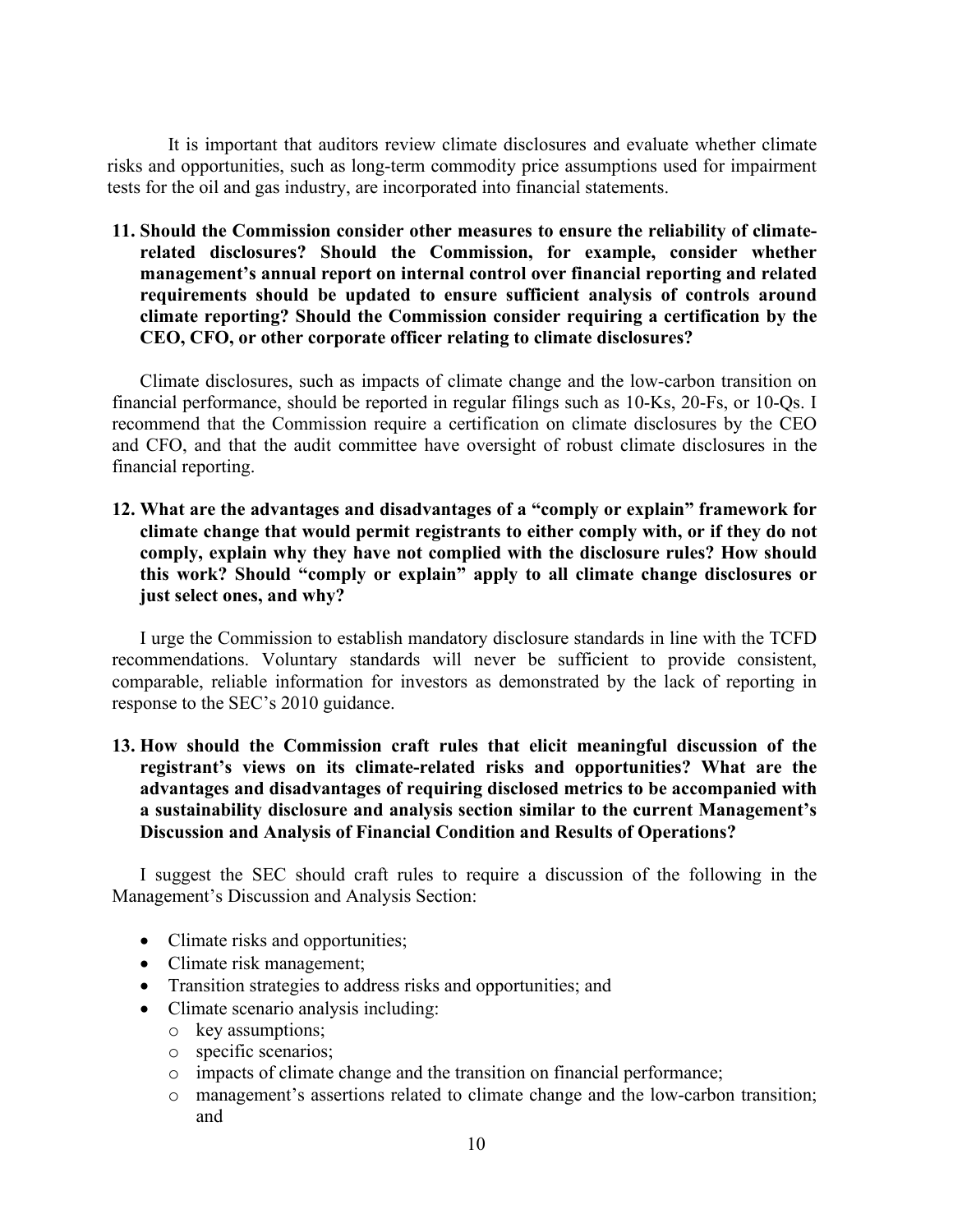o how management uses scenario analysis results for its business planning and transition strategies.

## **14. What climate-related information is available with respect to private companies, and how should the Commission's rules address private companies' climate disclosures, such as through exempt offerings, or its oversight of certain investment advisers and funds?**

I recommend that the SEC apply the basic principles described in this letter to private companies such as taking a rule-based approach and requiring information in line with the TCFD recommendations. We encourage our investment managers to promote TCFD-aligned reporting at their portfolio companies. The TCFD recommendations can also be applied to registered investment advisors themselves.

**15. In addition to climate-related disclosure, the staff is evaluating a range of disclosure issues under the heading of environmental, social, and governance, or ESG, matters. Should climate-related requirements be one component of a broader ESG disclosure framework? How should the Commission craft climate-related disclosure requirements that would complement a broader ESG disclosure standard? How do climate-related disclosure issues relate to the broader spectrum of ESG disclosure issues?**

I recommend that the Commission craft climate disclosure requirements as part of Regulation S-K, not as part of the Commission's broad ESG disclosure framework because we believe that climate change is widely recognized as a financially material issue. Over 110 regulators and government organizations from around the world are TCFD supporters, including the governments of Belgium, Canada, Chile, France, Japan, New Zealand, Sweden, and the United Kingdom  $(UK).<sup>11</sup>$  $(UK).<sup>11</sup>$  $(UK).<sup>11</sup>$  There are a number of jurisdictions that mandate or are considering requiring registrants report climate information in line with the TCFD recommendations.<sup>12</sup> On the other hand, a range of other ESG issues may need further research and discussions to build consensus on disclosures and craft rules.

I have previously communicated with the SEC to advocate for more robust disclosure surrounding various sustainability issues, in particular with respect to corporate political spending and enhanced board nominee disclosure, inclusive of gender, racial and ethnic

<span id="page-10-1"></span><sup>12</sup> <https://www.fsb.org/wp-content/uploads/P291020-1.pdf>

<span id="page-10-0"></span><sup>11</sup> https://www.fsb.org/wp-content/uploads/P291020-1.pdf

New Zealand's Ministry for the Environment, "Mandatory Climate-Related Financial Disclosures," September 2020.

In June 2019, the European Commission published Guidelines on Reporting Climate-Related

Information, which integrate the TCFD recommendations, are intended to support companies in disclosing climate-related information under the EC's Non-Financial Reporting Directive.

In June 2019, the Canadian Government's Expert Panel on Sustainable Finance released a report in which it recommends Canada's public and private sectors define and pursue a Canadian approach to implementing the TCFD recommendations.